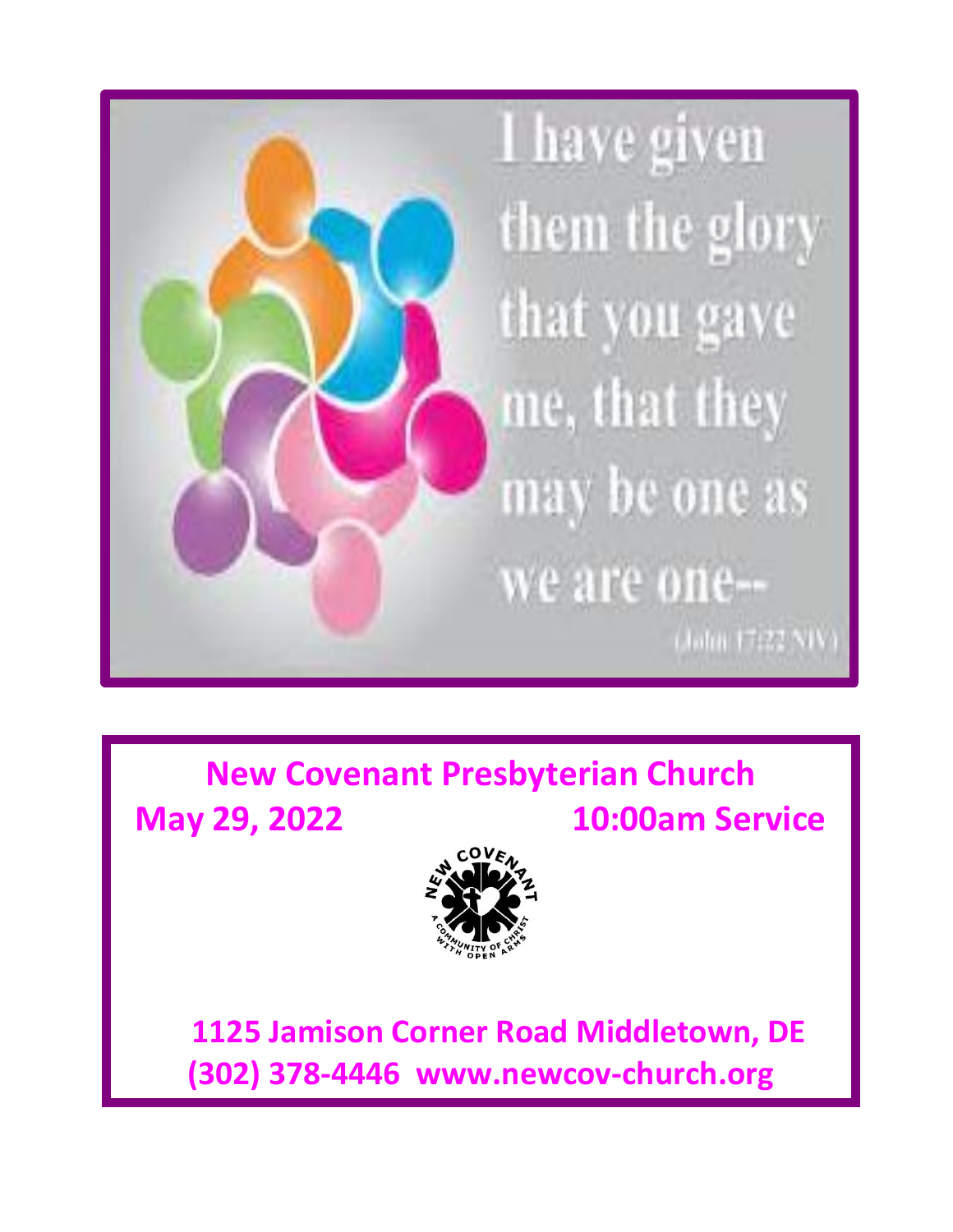# The Worship of God May 29, 2022 Seventh Sunday of Easter

### **Welcome and Announcements** *Lay Leader: Georgia Mackay*

### **Sharing Our Vision**

### **Preparing Ourselves for Worship During the Musical Prelude …**



 *Once upon a time, there was a flock of doves that flew in search of food, led by their king. One day, they had flown a long distance and were very tired. The dove king encouraged them to fly a little further. The smallest dove picked up speed and found some rice scattered beneath a banyan tree. So all the doves landed and began to eat.*

 *Suddenly a net fell over them and they were all trapped. They saw a hunter approaching carrying a huge club. The doves desperately fluttered their wings trying to get out, but to no avail. The king had an idea. He advised all the doves to fly up together carrying the net with them. He said that there was strength in unity.*

 *Each dove picked up a portion of the net and together they flew off* 

*carrying the net with them. The hunter looked up in astonishment. He tried to follow them, but they were flying high over hills and valleys. They flew to a hill near a city of temples where there lived a mouse who could help them. He was a faithful friend of the dove king.*

 *When the mouse heard the loud noise of their approach, he went into hiding. The dove king gently called out to him and then the mouse was happy to see him. The dove king explained that they had been caught in a trap and needed the mouse's help to gnaw at the net with his teeth and set them free.*

 *The mouse agreed saying that he would set the king free first. But the king issisted that he first free his subjects and the king last. The mouse understood the king's feelings and complied with his*  wishes. He began to cut the net and one by one all the doves were freed, including the dove king. *They all thanked the mouse and flew away together, united in their strength.* 

 *Moral: When you work together, you are stronger.*

## Preparing to Meet God

### **Call to Worship**

- L: We are God's church and as the Body of Christ, we are united with all Christians everywhere.
- *M: To all who call upon the name of our Lord Jesus Christ: We are your brothers in the Lord.*
- *W: To you who worship Jesus as Lord and Savior, we are your sisters in the faith.*
- *A: We are one in the Spirit. May our lives reflect God's love and blessings that others may be drawn to God.*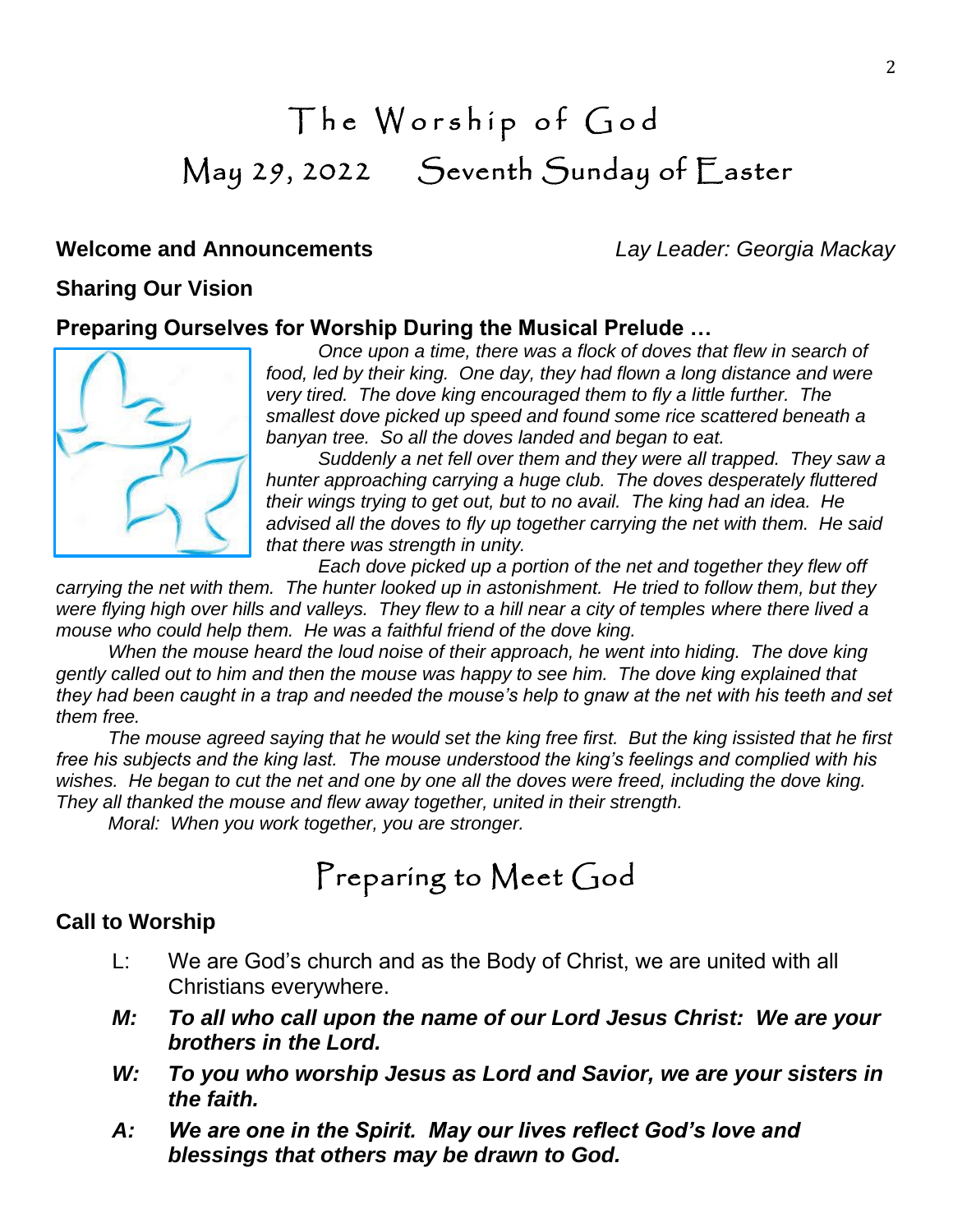

### **\*Hymn # 442** *The Church's One Foundation*

*1-The church's one foundation is Jesus Christ her Lord; She is his new creation by water and the word; From heaven he came and sought her to be his holy bride; With his own blood he bought her, and for her life he died.*

*2-Elect from every nation, yet one o'er all the earth, Her charter of salvation, one Lord, one faith, one birth; One holy name she blesses, partakes one holy food, And to one hope she presses, with every grace endued.*

*3-Though with a scornful wonder this world sees her oppressed, By schisms rent asunder, by heresies distressed, Yet saints their watch are keeping, their cry goes up: "How long?" And soon the night of weeping shall be the morn of song.*

*4-Mid toil and tribulation, and tumult of her war, She waits the consummation of peace forevermore; Till with the vision glorious her longing eyes are blest, And the great church victorious shall be the church at rest.*

### **Prayer of Confession** *Lay Leader*

*We might want to point fingers at people in the early church who caused divisions to occur within the Body of Christ, but we have our divisions too. We recognize, O God, that any division among us hurts you, so we ask for your forgiveness. Forgive us for our self interests which compete with the unity of your church. Restore singleness of heart to this Body of Christ, that Christ's death may not be robbed of its power to save and unite us in your common purpose. And now, holy God, we turn to you in silent prayer to share our concerns and to seek your forgiveness.………………………………………….Amen.*

### **Assurance of Pardon:**

- L: Hear the Good News: Jesus prays for us who have believed in him through the word of the apostles.
- *P: Jesus prays that we may be one with him and with each other.*
- L: Friends, believe the Good News of the Gospel -
- *P: In Jesus Christ, we are forgiven!*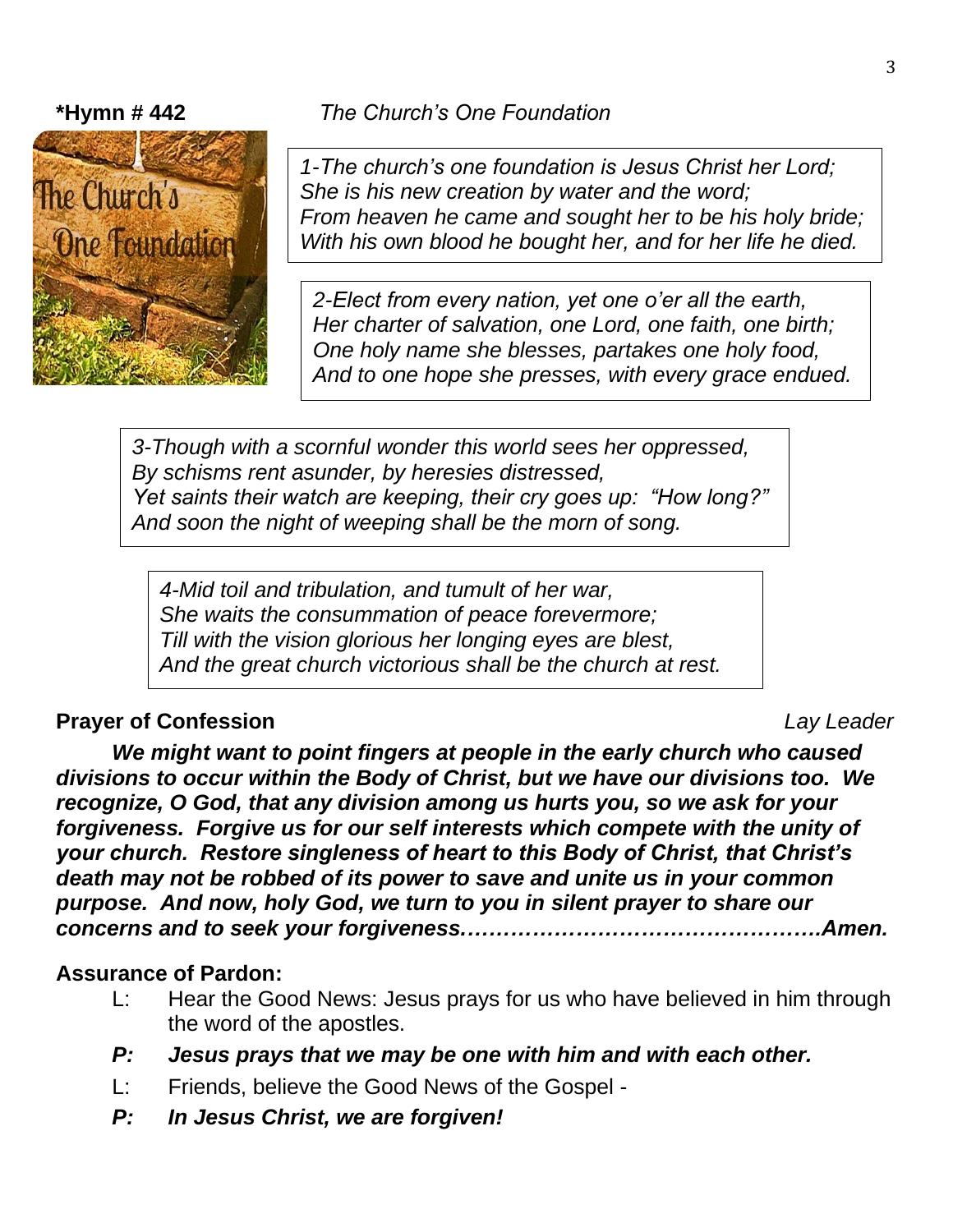## Meeting God in the Word

### **Children's Message**

**First Lesson** *The Glory of God's Reign Psalm 97 Lay Leader*

*The Lord is king! Let the earth rejoice; let the many coastlands be glad! Clouds and thick darkness are all around him; righteousness and justice are the foundation of his throne. Fire goes before him and* 



*consumes his adversaries on every side. His lightnings light up the world; the earth sees and trembles. The mountains melt like wax before the Lord, before the Lord of all the earth.*

*The heavens proclaim his righteousness; and all the peoples behold his glory. All worshippers of images are put to shame, those who make their boast in worthless idols; all gods bow down before him. Zion hears and is glad, and the towns of Judah rejoice, because of your judgements, O God. For you, O Lord, are most high over all the earth; you are exalted far above all gods.*

*The Lord loves those who hate evil; he guards the lives of his faithful; he rescues them from the hand of the wicked. Light dawns for the righteous, and joy for the upright in heart. Rejoice in the Lord, O you righteous, and give thanks to his holy name!*

L: This is the Word of the Lord. *P: Thanks be to God.*

**Special Music My Faith Looks Up to Thee** Bell Choir

THAT THE WORLD MAY BELIEVE

**Second Lesson** *John 17: 20-26 One in Christ Carol*

*'I ask not only on behalf of these, but also on behalf of those who will believe in me through their word, that they may all be one. As you, Father, are in me and I am in you, may they also be in us, so that the world may believe that you have sent me. The glory that you have given me I have given them, so that they may be one, as we are one, I in them and you in me, that they may become completely one, so that the world may know that you* 

*have sent me and have loved them even as you have loved me. Father, I desire that those also, whom you have given me, may be with me where I am, to see my glory, which you have given me because you loved me before the foundation of the world.*

*'Righteous Father, the world does not know you, but I know you; and these know that you have sent me. I made your name known to them, and I will make it known, so that the love with which you have loved me may be in them, and I in them.'*

L: This is the Word of the Lord. *P: Thanks be to God.*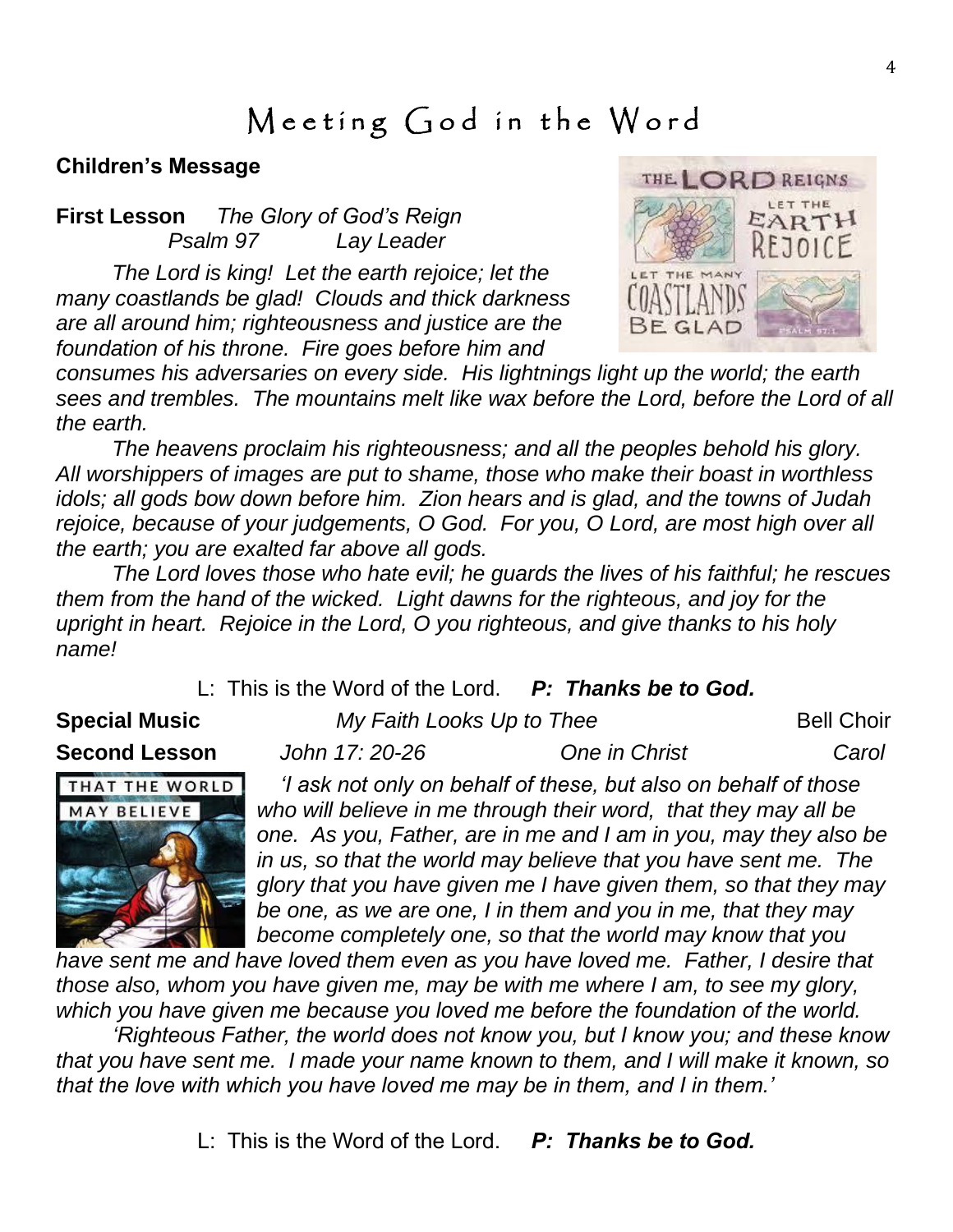### **Sermon** *Oneness, Not Sameness*





*It is the beauty of our diversity that strengthens the Body of Christ, each one giving of him or herself.*

Responding to the Word

**\*Hymn # 435** *We All Are One in Mission*

| 1-We all are one in mission,     | 2-We all are called for service | 3-Now let us be united      |
|----------------------------------|---------------------------------|-----------------------------|
| We all are one in call,          | To witness in God's name;       | And let our song be heard.  |
| Our varied gifts united          | Our ministries are different,   | Now let us be a vessel      |
| By Christ, the Lord of all.      | Our purpose is the same:        | For God's redeeming word.   |
| A single, great commission,      | To touch the lives of others    | We all are one in mission,  |
| Compels us from above            | By God's surprising grace       | We all are one in call,     |
| To plan and work together        | So every folk and nation        | Our varied gifts united     |
| That all may know Christ's love. | May feel God's warm embrace.    | By Christ, the Lord of all. |

### **Prayers of the People and the Lord's Prayer**

### **Cares Chorus**

*I cast all my cares upon you. I lay all of my burdens down at your feet. And anytime I don't know what to do, I case all my cares upon you.*

### **The Call to Celebrate Our Gifts**

*Prayer of Dedication: Your gift of life and all of the ways you bless our lives is priceless, O God. We cannot repay nor match your generosity but we can testify to your goodness by the way we live so that all who know us will come to know you. Receive this offering and our grateful spirits as praise of your holy name. Amen.*